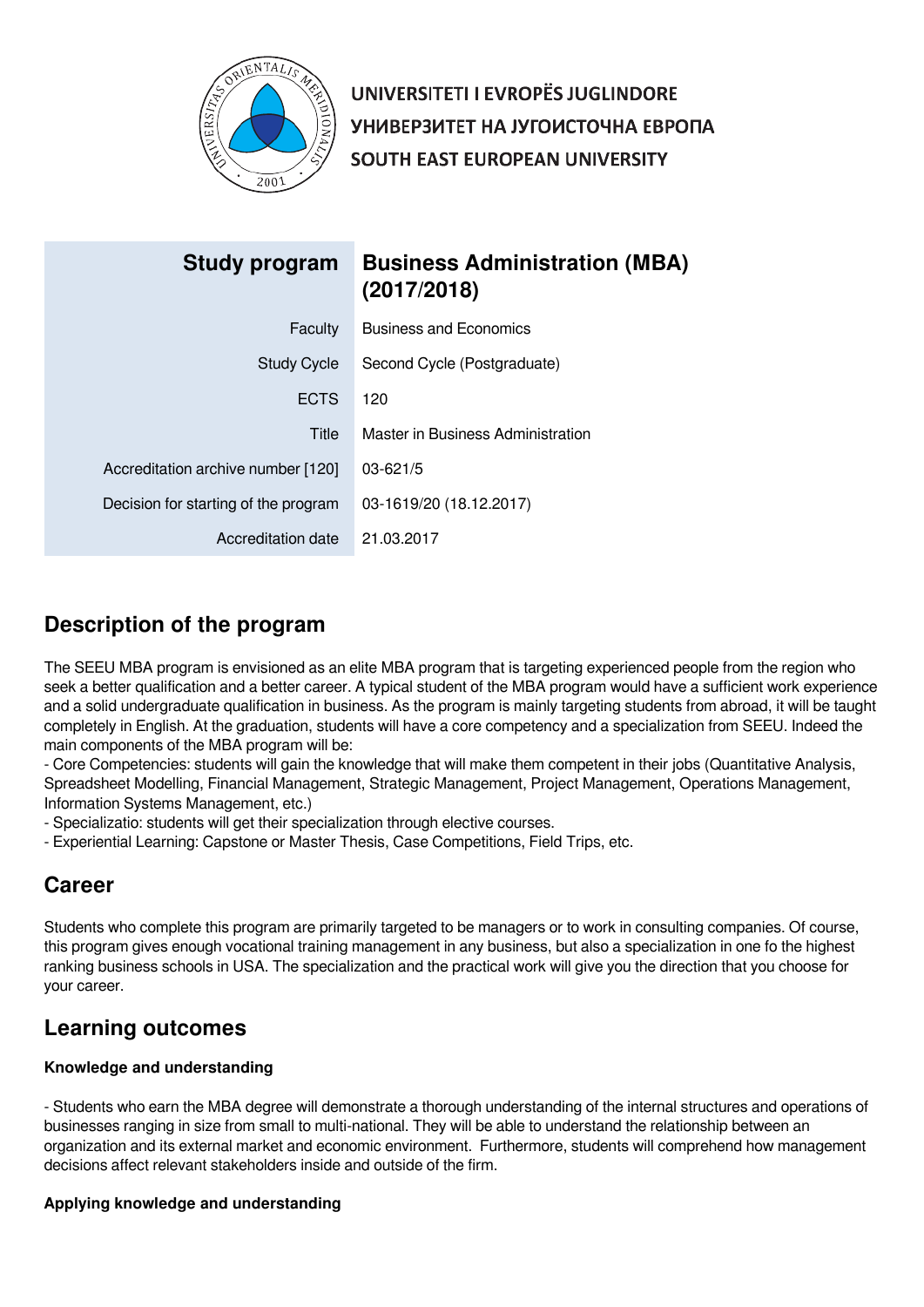- Students who earn the MBA degree will be able to integrate and apply the tools and techniques of business, drawing on a broad-based knowledge of the major functions (accounting, economics, finance, information systems, marketing, operations management, and strategy) to solve complex business problems and make sound business decisions.

## **Making judgement**

- Students earning the MBA degree will be able to make judgements based on their thorugh knowledge of the analytical tools used in modern business and critical thinking looking at the problems from different points of view.

### **Communication skills**

- Students who earn the MBA degree will demonstrate micro-social and leadership skills necessary for lifelong career success. These skills reflect effective self-assessment, communication, and collaboration within an organization.

#### **Learning skills**

- Students who earn the MBA degree will think and articulate critically about ethical and legal considerations pertinent to the art of management and the execution of a business enterprise.

## **List of courses**

## **Semester 1**

- [MBA1010] [6.0 ECTS] **Business Analytics**
- [MBA1020] [6.0 ECTS] **Marketing Strategies**
- [CMBA02] [6.0 ECTS] **Managerial Economics**
- [6.0 ECTS] **Elective course**
- [6.0 ECTS] **Free elective course**

## **Semester 2**

- [MBA02] [6.0 ECTS] **Managerial Accounting**
- [EFIN0107] [6.0 ECTS] **Information Systems Management**
- [MCMG3022] [6.0 ECTS] **Operations Management**
- [6.0 ECTS] **Elective course**
- [6.0 ECTS] **Free elective course**

## **Semester 3**

- [MBA03] [6.0 ECTS] **Corporate Governance in a Global Context**
- [MBA04] [6.0 ECTS] **Management Strategies**
- [MCFA2012] [6.0 ECTS] **Corporate Finance**
- [6.0 ECTS] **Elective course**
- [6.0 ECTS] **Elective course**

## **Semester 4**

[MBA4010] [30.0 ECTS] **Master Thesis**

## **Description of courses**

## **Core courses**

**Business Analytics**

The aim of this course is to provide the student with an understanding of several management science techniques and to provide some insight into how these tools may be used to analyze complex business problems and arrive at a rational solution. The techniques to be studied are forecasting, linear planning, simulation, and modeling. Cases of increasing complexity will be used to emphasize problem description, definition, and formulation. The computer will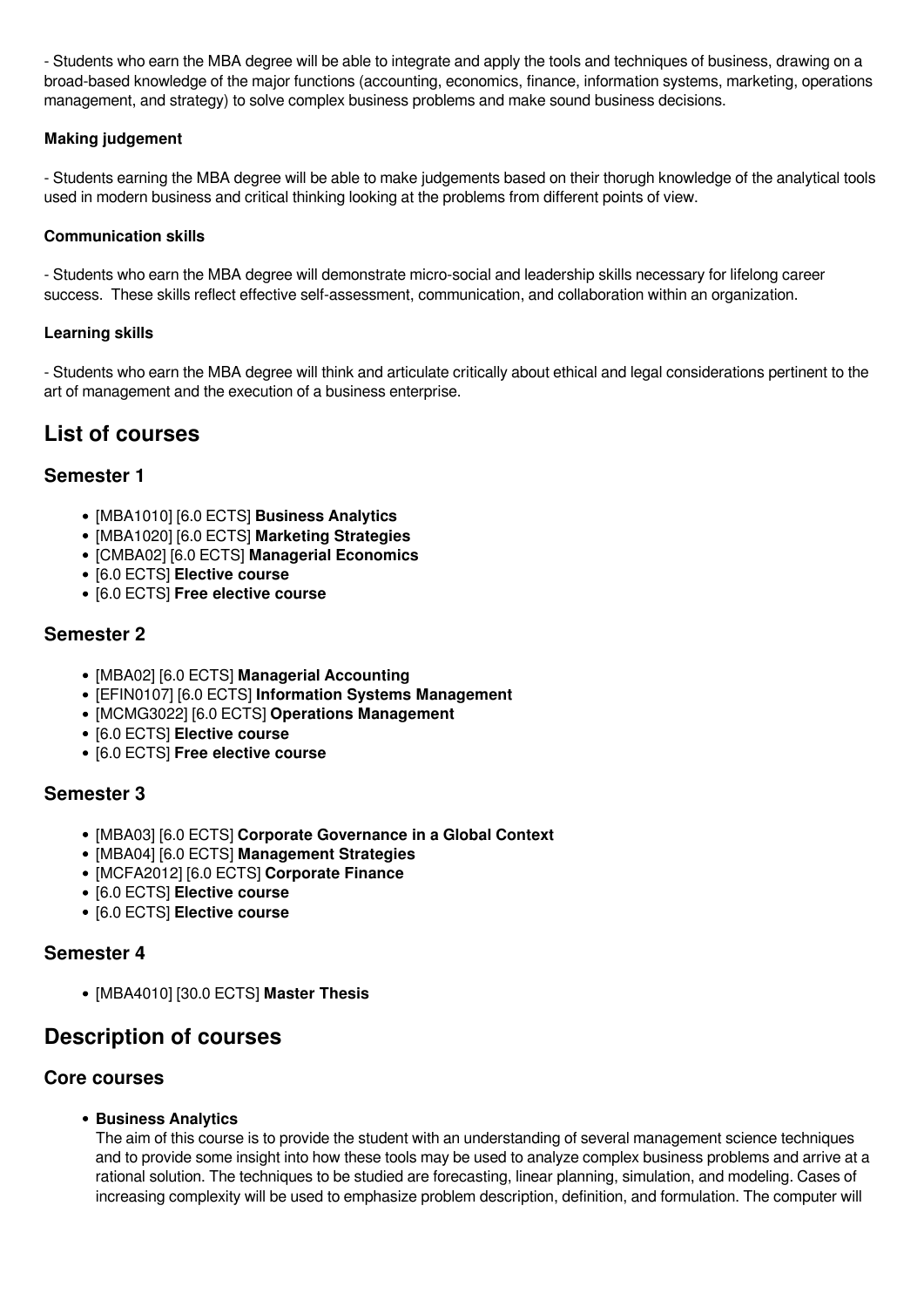be used extensively throughout the course, primarily by using available programs to perform the calculations after the problem has been correctly formulated. Emphasis will be placed on the interpretation and implementation of results. In addition, we will examine the future of analytics.

#### **Marketing Strategies**

The primary objective of this course is to help you develop skills and gain experience in analyzing a business's situation and then formulating, implementing, and monitoring marketing strategy in a competitive environment. The course will focus specifically on issues such as selecting segments in which to compete, developing meaningful points of differentiation and positioning products, allocating resources, designing products, setting and managing prices, developing and managing distribution strategies, and developing and managing promotion strategies.

#### **Managerial Economics**

Aims of the course program: To teach and prepare the students for economics theory, parimles and rules of the real economic sector. Also to prepare them for practical alocation and optimization of the resources. By practical and case studies to prepare the students for challenges of the real sector economy.

#### **Managerial Accounting**

The course aims to provide students with advanced knowledge of cost accounting and management, particularly in relation to: calculation, budgeting, monitoring and evaluation of the centers of responsibility in making decisions in favor of the development of the company. Special specific objective of this course will be down costs and determination of income in specific situations based on the concept of opportunity cost and income in situations when decision making process is based on relevant information.

#### **Information Systems Management**

Within the course frames topics from the field of receiving, processing and using information by the enterprise will be covered. The focus will be on the sole importance of the information for managing contemporary enterprises. Information technologies will be covered solely from the aspect of their role in information processing in the enterprise that is support of the overall process of their management. Within those frames, attention will be given to the following aspects: introduction to Management Information Systems, basic types of Management Information Systems, Information Technology and Information System Management, building of the Management Information Systems in the enterprise.

#### **Operations Management**

The purpose of this course is for students to gain knowledge and be able: - To prepare and to make decisions that produce production and services. - To prepare and make decisions that control their production and services. - To find a suitable approach for solving any situation related to the complex issue of production and services. - To learn about various activities of the organization and functioning of the entire system of the operation management. - To prepare and make decisions that creates conditions for production and services.

#### **Corporate Governance in a Global Context**

Students through the program of the subject "Corporate Governance in a Global context " will gain knowledge of international business and international institutions. This course will give students a basic knowledge of international business. Particular importance is given to the impact of factors such as culture, environment, political environment, human resources and others on international business. This course provides knowledge of the parimles of importexport and international business strategies. The course also offers knowledge on management that are relevant to international business.

#### **Management Strategies**

Aims of the course program: • Enabling students to use analytical tools of game theory and industrial economics in order to learn the key strategic problems in corporate decision making. • Learn more about oligopoly, perfect competition and monopoly, competitive pricing and Bertran paradox. • Focus on market structure analysis such as C4 relation, Herfindahl index, Lerner Index, and market forces. • Introduction with the meaning of conspiracy, strategic alliance and achieving synergies in firm setting.

#### **Corporate Finance**

The course is an advanced course in Financial Management through which students have the opportunity to broaden their knowledge in the field. Thus, special attention is given to the following areas: sources of company financing, capital structure, financing the current transactions, investment financing, financial policy, and financial analysis.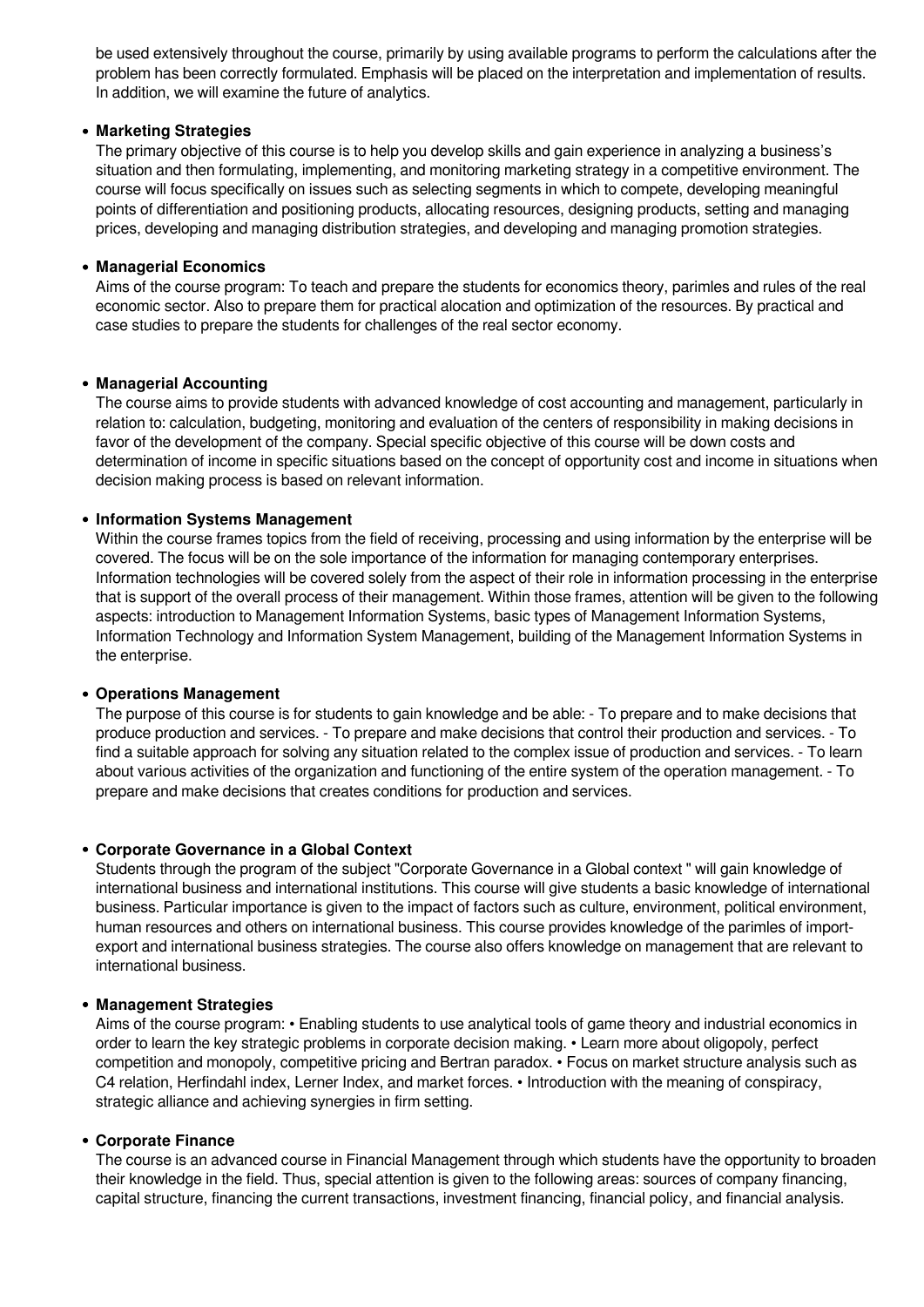#### **Master Thesis**

After passing examinations, the student may begin the procedure of filing, making and public defense of thesis topic. The student chooses the mentor, who gives him instructions for preparation of the application of master theses. The application must be granted by the Graduate Studies Educational Collegium and the Scientific and Academic Council of the Faculty. After preparing the final version of Masters Thesis, Academic-Scientific Council of Faculty forms a three-member committee, which prepares the report, which is may be accepted or rejected. The positive report is approved by the Academic-Scientific Council and it is set the date of public defense. After successfully defending the thesis, the student gains the degree - Master in Business Administration.

## **Elective courses**

#### **Strategic Competitive Analysis**

There are some aims of this course program such us: - To analyze the main structural features of an industry and develop strategies that position the firm most favorably in relation to competition and influence industry structure to enhance industry attractiveness. - Recognize the different stages of industry evolution and recommend strategies appropriate to each stage. - Appraise the resources and capabilities of the firm in terms of their ability to confer sustainable competitive advantage and formulate strategies that leverage a firm's core competencies. - Analyze dynamics in competitive rivalry including competitive action and response, first-mover advantage, co-opetition and winner-take-all. - Recognize strategic decisions that present ethical challenges and make appropriate recommendations for ethical decision-making.

#### **Financial Risk Management**

Through this course students will elaborate theoretical and practical aspects and will acquire the necessary skills and knowledge in the field of financial risk management. Special emphasis is given to the financial risk and return, contemporary approaches and techniques for financial risk measurement and assessment, the role of financial risk manager, how to apply an integral financial risk management in a business environment and to the end, to improve financial decision making process.

#### **Supply Chain Management**

After the class, students should be able to: - To understand the essence of the management of the supply chain; - To identify the main elements of the management of the supply chain and their connection with the chains of creating added value in production networks and value; - To exploit the potential of information systems to support management of procurement and supply chain creating added value in production.

#### **Retail Management**

Aims of the course program: - To demonstrate an understanding of how retailers develop a retail mix to build a sustainable competitive advantage. - To explain how retailers use marketing communications to build a brand image and customer loyalty. - To understand the integration of merchandise management and supply chain strategies leading to excellent customer service. - To understand the financial implication of strategic retail decisions. - To demonstrate an understanding of decisions that retailers make to satisfy customer needs in a rapidly changing and competitive environment.

#### **Quality and Safety Management**

Aims of the course program: - To know the parimles of total quality management; - To be able to use quality management methods analyzing and solving problems of organization; - To identify concepts of quality management and improvement. - To develop an understanding of the role of technology, managers, employees, and customers in developing a quality-based workplace. - To identify current trends and benchmark organizations related to Quality Management.

#### **Human Resources Management**

Within the course students will be introduced to the unity of the process of managing human resources in an enterprise. Thus, they will acquire wider knowledge for every phase of the human resources management process starting with the analysis of the working positions and perceiving the needs for changes in the structure of the human resources within the enterprise, through recruitment and selection of candidates, to introducing the employees in the working place, their reward and motivation and naturally their retirement or premature sacking.

#### **e-Business Management**

Aims of the course program: The course will be directed to provide a broad understanding of information systems so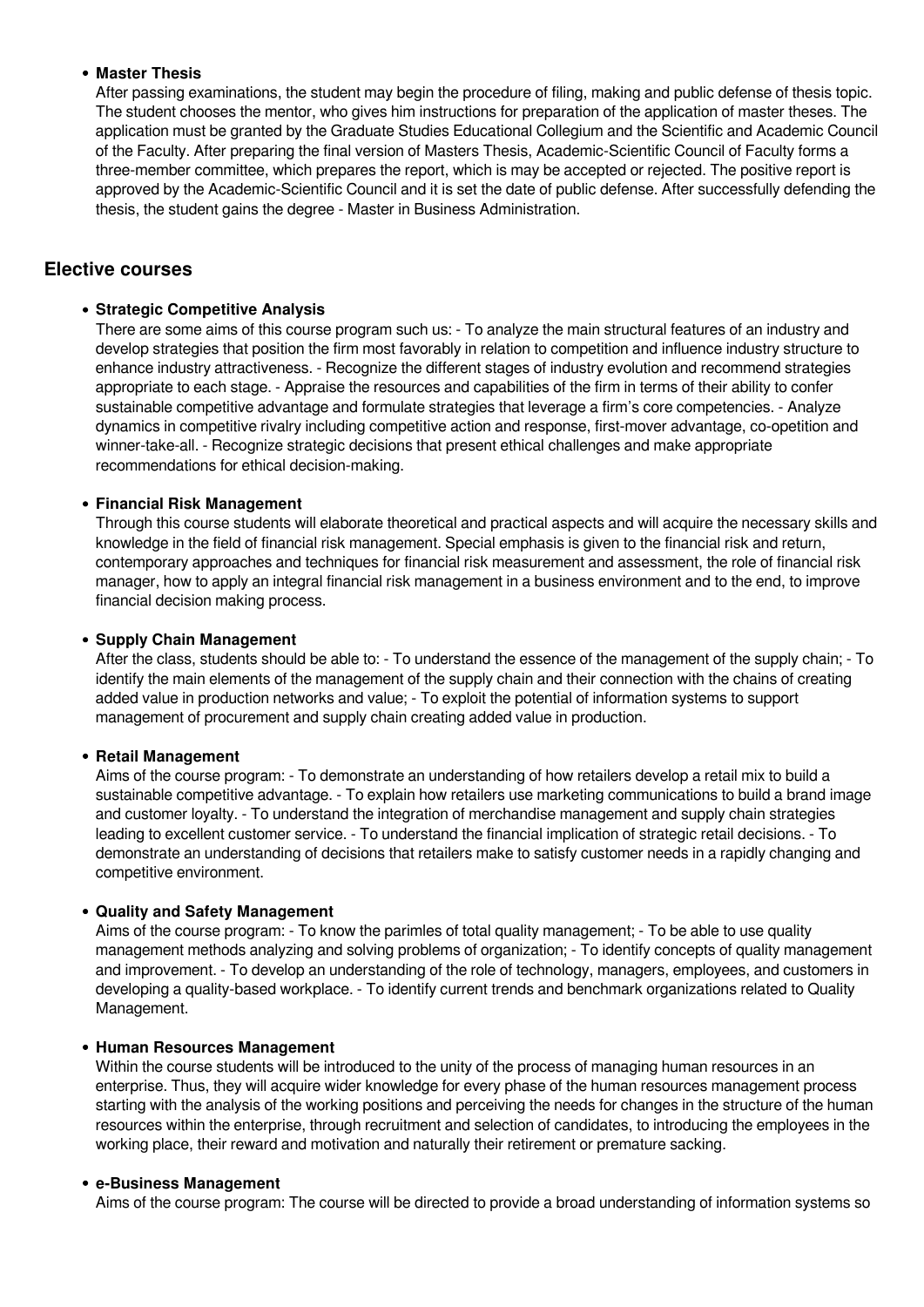as to streamline intra-organizational and inter-organizational e-business process. Information technology as a phenomenon has and continues to permeate all aspects of business. This course also provides training on developing e-business applications and web sites using currently popular software packages, web authoring and development tools. Some companies use computers and Internet to manage all the functions of business, internally and externally. Such a firm is referred to as an electronic business. This module will discuss the concept of ebusiness and explain how the internet and other related technologies are changing different functions in business.

#### **Business Law and Ethics**

Aims of the course program: - to create a transparent and competitive business, which is particularly intolerant of corruption practices; - to develop stronger ethics working relations for increasing competitiveness and innovation of the companies.

#### **Small Business Management and Entrepreneurship**

Considering the fact that small and medium businesses are most common in the overall business number, the course elaborates the importance, essence, the method of functioning, the organization forms of the small businesses in the economy. Within the course frames the crucial role of the small business in the overall economy, the basic distinctions between small and large businesses, the method of business plan preparation for the small and middle businesses, the organization of small and middle businesses, possible financing sources for these businesses, traps, success and failures of the small and middle businesses, their ethical operating and social responsibility, as well as the close relationship between entrepreneurship and small and middle businesses are emphasized.

#### **Management of Public Institutions**

Aims of the course program: - To teach and prepare the students for application of management theory of public sector and institutions. - To prepare students for practical alocation and optimization of the public resources. - To prepare students by practical and case studies for challenges of the public sector and institutions.

#### **• Real Estate Investment**

This course is an introduction to the most fundamental concepts, parimles, analytical methods and tools useful for making investment and finance decisions regarding real estate. Тhis course will focus on the basic building blocks and the "micro" level, which pertains to individual properties and deals.

#### **Project Management**

On successful completion of the course, students will be able to: - plan the activities necessary to implement the project, identify their interdependencies, their duration and costs; - prepare the necessary reports and perform all the required communication between the project and the client, as well as among the team members and the other stakeholders. - structure the project to its constituent activities; - prepare a Ghant-chart and a network plan for the project and identify the shortest time needed to complete the project; - use MS Project as a tool in the process of planning, implementation and review of the project; - define the project, identify its scope and objectives and develop project specification;

#### **Money, Banks and Financial Institutions**

Aims of the course program: - To provide institutional features of financial systems. - To identify key issues and problems arising in banking and finance. - To introduce the key economic concepts required to analyse these key issues and problems. - To illustrate how these economic parimles can be applied to address the key issues identified. - To show how the institutional features address the key issues identified.

#### **Financial Report Analysis**

The course includes: Basics of Financial Analysis, Types of Financial Analysis, Frame for Financial Report Analysis, Financial Reporting System, Basic Financial Reports, Accounting gains and means, Monetary Flow Analysis, Basics of Quotients and the Fiscal Analysis, Integrated Analysis, Analysis of Long-term Assets, Analysis of Financial Liabilities, Analysis of Financial Reports, Synthesis, Analysis of the Capital Structure.

#### **Business Process Design and Optimization**

Aims of the course program: Business process design and optimization is a contemporary management approach focused on aligning business processes of organizations with the needs of the business environment that promotes business effectiveness and efficiency while striving for innovation, flexibility and integration with information technology. After competing this course, students will be able to understand why BPM is important, when and how organization should use it, critical success factors and to select and use several methods of BPM.

#### **Customer Relationship Management**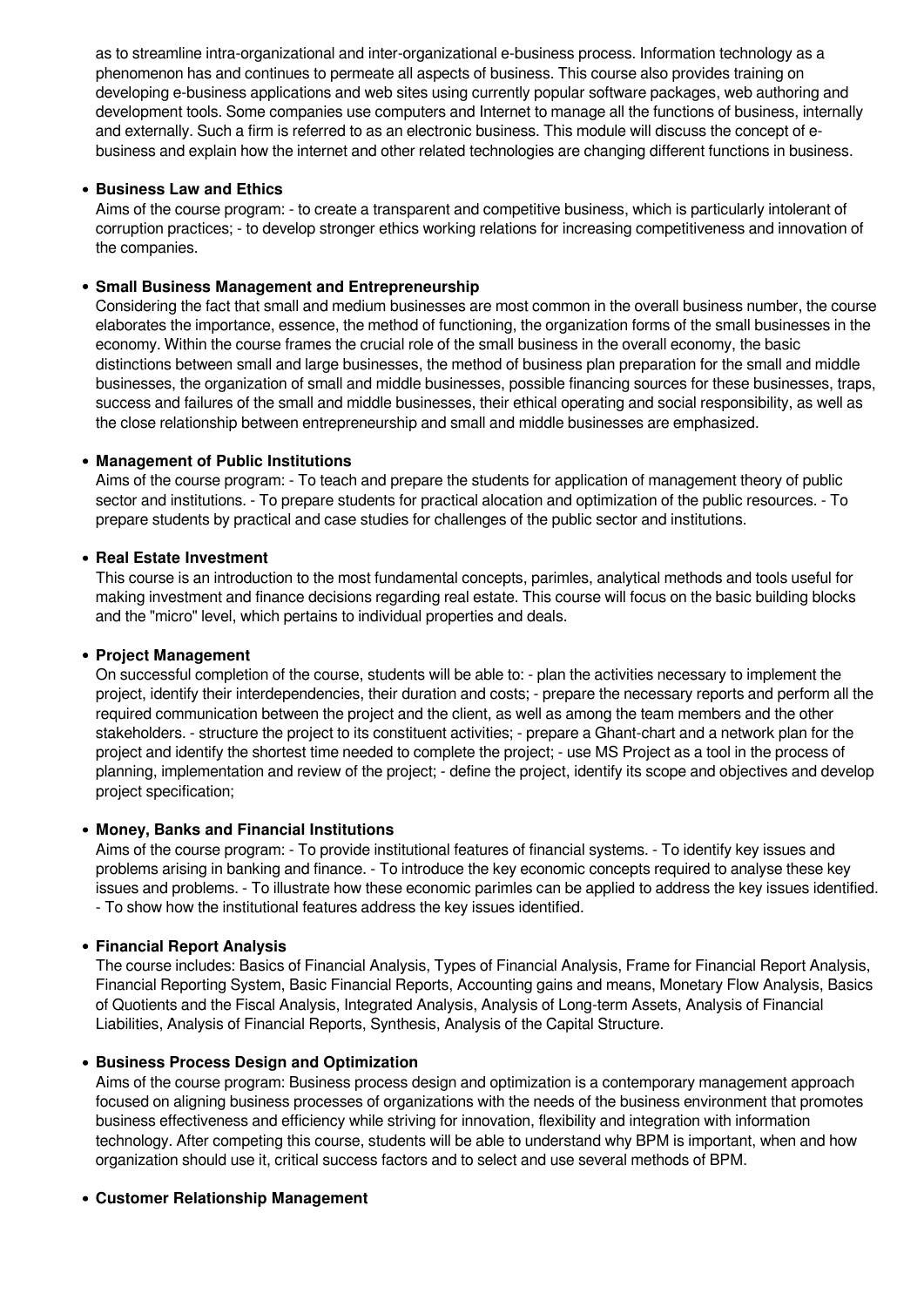Customer relationship management is among the most specific courses offered as part of the MBA program, a course fully oriented towards the client/costumer, making him/her the focal point of all organizational activities. The course is more practically as opposed to theoretically oriented and mainly aims to enable the students to draft and implement a proper costumer relationship strategy in ordert to attract clients and gain their loyalty.

#### **Rhetoric**

During its long history of 2,500 years, rhetoric was used to indicate many different things; but rhetoric nowadays is considered as the art of persuasion through language. Rhetoric marks the way that an individual is linked to a particular theme or idea in order to convince the others. Rhetoric is characterized by several distinguishing features.

#### **Multilingualism and multiculturalism**

The purpose of this subject will be multilingualism in multicultural societies as a social phenomenon. This phenomenon is massive in the world. During the lectures, more precise terms such as monoculturalism and multiculturalism will be considered. The term 'linguistic nationalism' has at least two forms of this nationalism, which collide with each other: for the leaders of the most powerful countries nationalism means expansion, and for minorities it takes the form of defiance and struggle for the affirmation of identity, despite such pressure. The emphasis during the program will be multiculturalism in education. In the schools curricula consists of contents from different cultures.

## **Selected Advanced Topics in IT Applications for Preparing a Scientific Paper**

The aim of this subject is: To display the technical elements, the structure of the text and design of a scientific research. To enable students to acquire advanced knowledge and skills from selected advanced chapters of IT applications that will be needed in preparing the scientific and research paper. Practical application of these objectives in preparing student's individual research paper.

#### **Selected Advanced Topics in Applications for Statistical Data Processing**

The aim of this subject is: To display the technical elements in the field of statistics: organizing, processing, comparing through analysis and publication of data. To enable students to acquire advanced knowledge and skills from selected advanced chapters of the applications for statistical data processing. Practical application of these objectives in statistical processing of data obtained from questionnaires, reports, scientific studies and other documents.

#### **Professional Communication**

The course is focused on the development of those communication skills that are essential for effective functioning in the professional world. Students will study the process for analysis of different communication situations, and will accordingly comprehend them. Among the themes that will be covered are communication in organization, interpersonal and group communication, oral presentations, interviews for employment, professional business letters and interpersonal skills including group dynamics and teamwork.

#### **Labor Market**

The main aim of the course "Labor Market" is to provide second cycle students with basic and in-depth knowledge in the field of labor market theory and the mechanism of functioning of the market economy. The objective of the course Labor Market is to provide and teach students about categories, laws and basic principles through which the labor market functions. The course makes a detailed analysis of behavior pattern and the role that key agents play in labor market: individuals, companies and government. The analysis is based on two basic categories - labor demand and labor supply, which are applied in almost all the topics that are addressed in this course. The knowledge gained by the students from this course, serves as essential theoretical basis necessary to understand and grasp the different theories and policies that are applied in the labor market. The course teaches students to understand how labor markets distribute and use efficiently the rare factor of production- the labor. Lectures include knowledge about the concepts of labor demand and labor supply and their practical application; behavior of individuals in the labor market, in order to maximize their usefulness; behavior of companies in the labor market, aiming profit maximization; government's role in the labor market, the different structures of labor markets: labor market in full competition, monopoly in the labor market, the role of unions in the labor market, the bilateral monopoly in the labor market. Lectures and class discussions cover material that may not be in the book and some aspects of the material contained in the basic literature will not be discussed in class, but are left for active studying of the student. Therefore in order the student to achieve success in learning the course is to be present in lectures and workshops by participating actively in the discussion of various issues related to labor market.

#### **Methodology of Teaching**

The aim of the course is to introduce the students to the basic teaching approaches and methods. They are expected